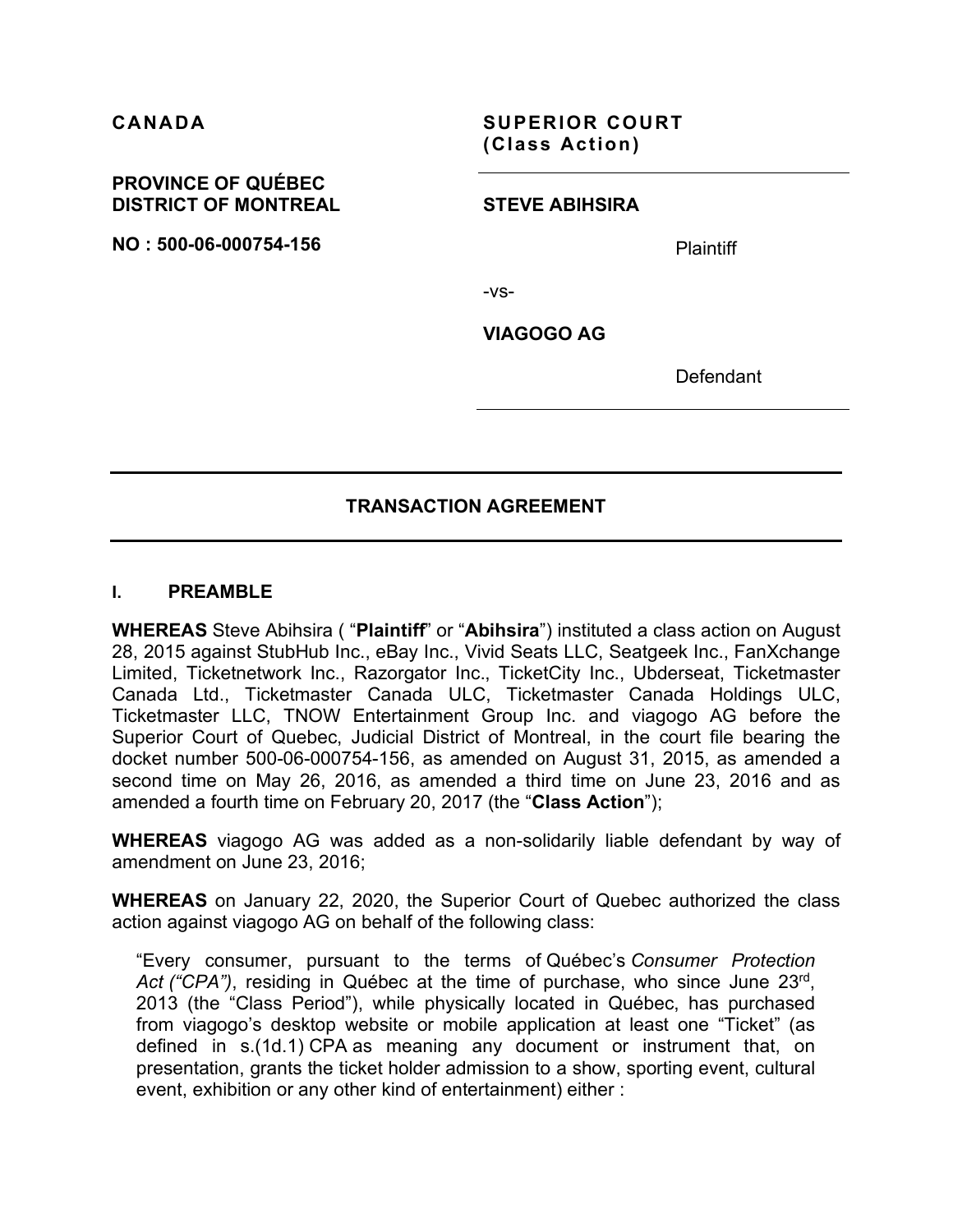- a) at a price above that announced by the vendor authorized to sell the Tickets by the producer of the event; and/or,
- b) who paid a price higher than the price advertised by viagogo AG on its website and/or mobile application (at the first step), excluding the Québec sales tax or the Goods and Services Tax;

**WHEREAS** according to viagogo AG's records there are 388 Class Members that are included in the class authorized by the Superior Court of Quebec;

**WHEREAS** viagogo AG denies any wrongdoing of any kind and all liability including any liability for monetary compensation or reparation in kind to the Class Members covered by the Class Action and is prepared to vigorously defend against the merits of the Class Action, including any of the sought injunctive relief;

**WHEREAS** Plaintiff, representing all Class Members, and viagogo AG have agreed to enter into a binding transaction in order to achieve a full and final resolution of the Class Action as set forth below, taking into account the uncertainty, risk, delay and costs inherent to litigation, as well as proportionality;

**WHEREAS** the Parties agree that the settlement provided for under this Transaction is a fair, reasonable and adequate resolution of the Claims;

# **IN CONSIDERATION OF THE FOREGOING, STEVE ABIHSIRA AND VIAGOGO AG AGREE AS FOLLOWS:**

## **II. DEFINITIONS**

Unless a different meaning is indicated by the context, the following definitions shall apply to the Transaction and its Schedules. Words or phrases importing a number shall be construed such that the singular includes the plural and vice-versa. Similarly, words or phrases importing the masculine gender shall be construed as including the feminine gender and vice-versa, where appropriate;

"**Approval Hearing**" means the hearing to be presided over by the Court for the purpose of determining whether the Application for Approval of the Transaction made in the Class Action pursuant to Article 590 CCP and in accordance with paragraphs 29 to 31 of the Transaction is to be granted;

"**Class Counsel**" means the law firm of LPC Avocat Inc.;

"**Class Member(s)**" means any individual included in the class authorized by the Superior Court of Quebec in the authorization judgment of January 22, 2020, that did not exclude himself or herself in accordance with the Right of Exclusion pursuant to the Transaction and article 580 of the *Code of Civil Procedure*;

"**Class Period**" means the period from June 23rd, 2013 until January 22, 2020;

"**Closing Judgment**" means the judgment rendered by the Court approving the rendering of account;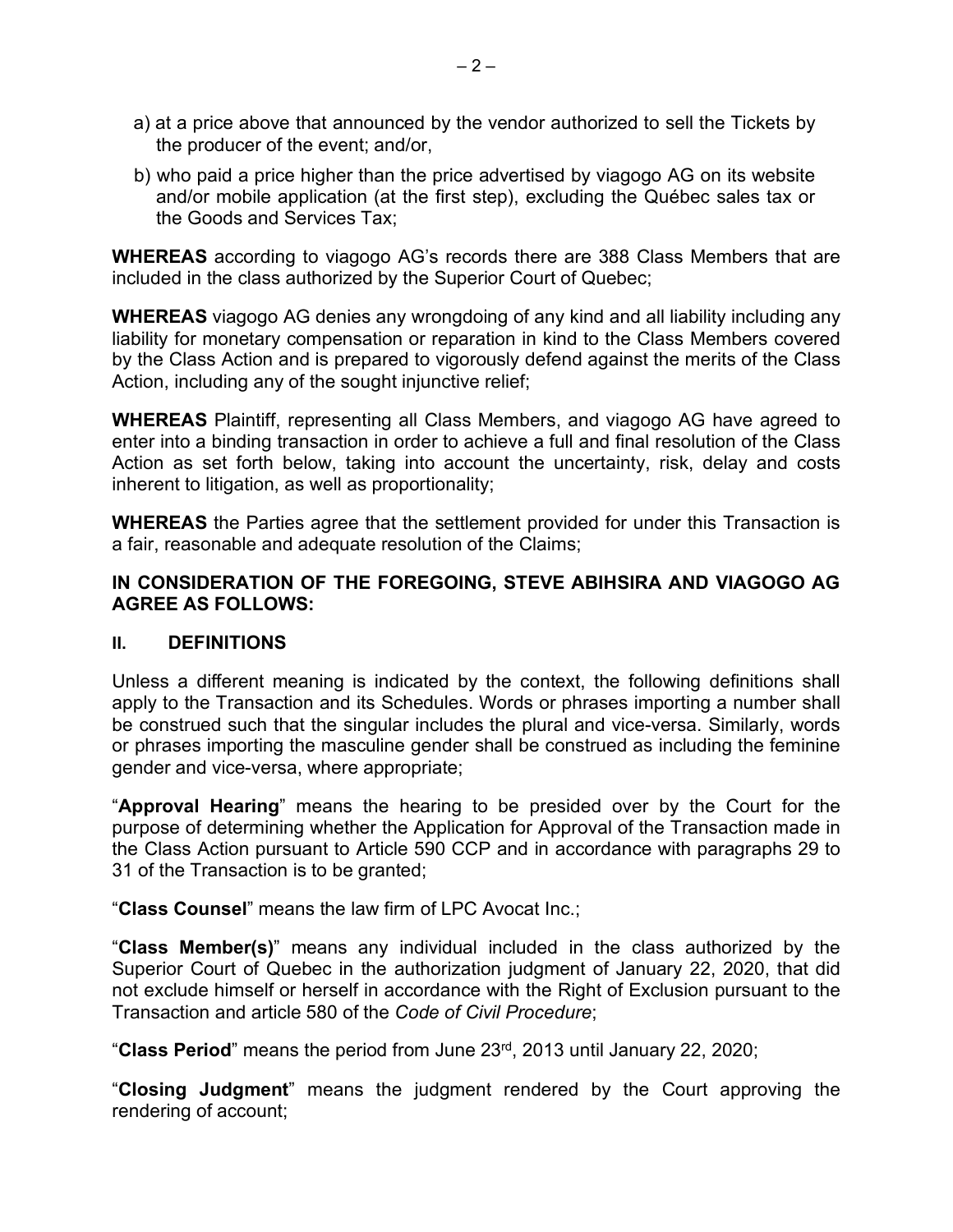## "**Counsel for viagogo AG**" means IMK s.e.n.c.r.l./LLP;

"**Court**" means the Superior Court of Quebec sitting in the District of Montreal;

"**Days**" means calendar days;

"**Defendant**" means viagogo AG;

"**Detailed List**" means a list prepared by viagogo AG of all Class Members that includes the name and contact information of said Class Members, including their addresses, email addresses and telephone numbers, if available;

"**Documents**" means, irrespective of the medium, all pleadings, proceedings, affidavits, exhibits, transcripts of examinations, replies to undertakings, hearing or case management conference call minutes and related transcripts, if any, letters and emails exchanged between Counsel for viagogo AG and Class Counsel or between the latter and the Court in relation to this Class Action;

"**Effective Date**" means the date on which the Judgment Approving the Transaction becomes final. Solely for the purposes hereof, the Parties agree that the Judgment Approving the Transaction will become final upon expiry of a period of thirty (30) Days after the date of the notice of Judgment Approving the Transaction or after the date of the Judgment Approving the Transaction if it was rendered at the hearing or, if an appeal is filed, when such appeal is dismissed by the final court of appeal;

"**Exclusion Period**" means a period of thirty (30) Days following publication of the Notice of Approval Hearing authorized by the Court, during which time the Class Members who so desire may exclude themselves from the Class and the Transaction. If the Exclusion Period ends on a Saturday or a non-juridical Day, such period may be extended until midnight of the next following juridical Day;

"**Exclusion Procedure**" means the procedure for exercising the Right of Exclusion in accordance with the terms and conditions set out in paragraph VIII.26 of the Transaction;

"**Fonds d'aide**" means the Fonds d'aide aux actions collective created pursuant to the *Act respecting the Fonds d'aide aux actions collectives* (CQLR c F-3.2.0.1.1);

"**Judgment Approving the Transaction**" means the Court judgment approving the Transaction;

"**Notice of Approval Hearing**" means the notice described in paragraph VII.21 notifying the Class Members of the hearing to approve the transaction (Schedules "A" and "B" hereto);

"**Notice of the Approval of the Transaction**" means the notice described in paragraph 33 of the Transaction informing the Class Members that the Transaction has been approved by the Court (Schedules "C" and "D" hereto);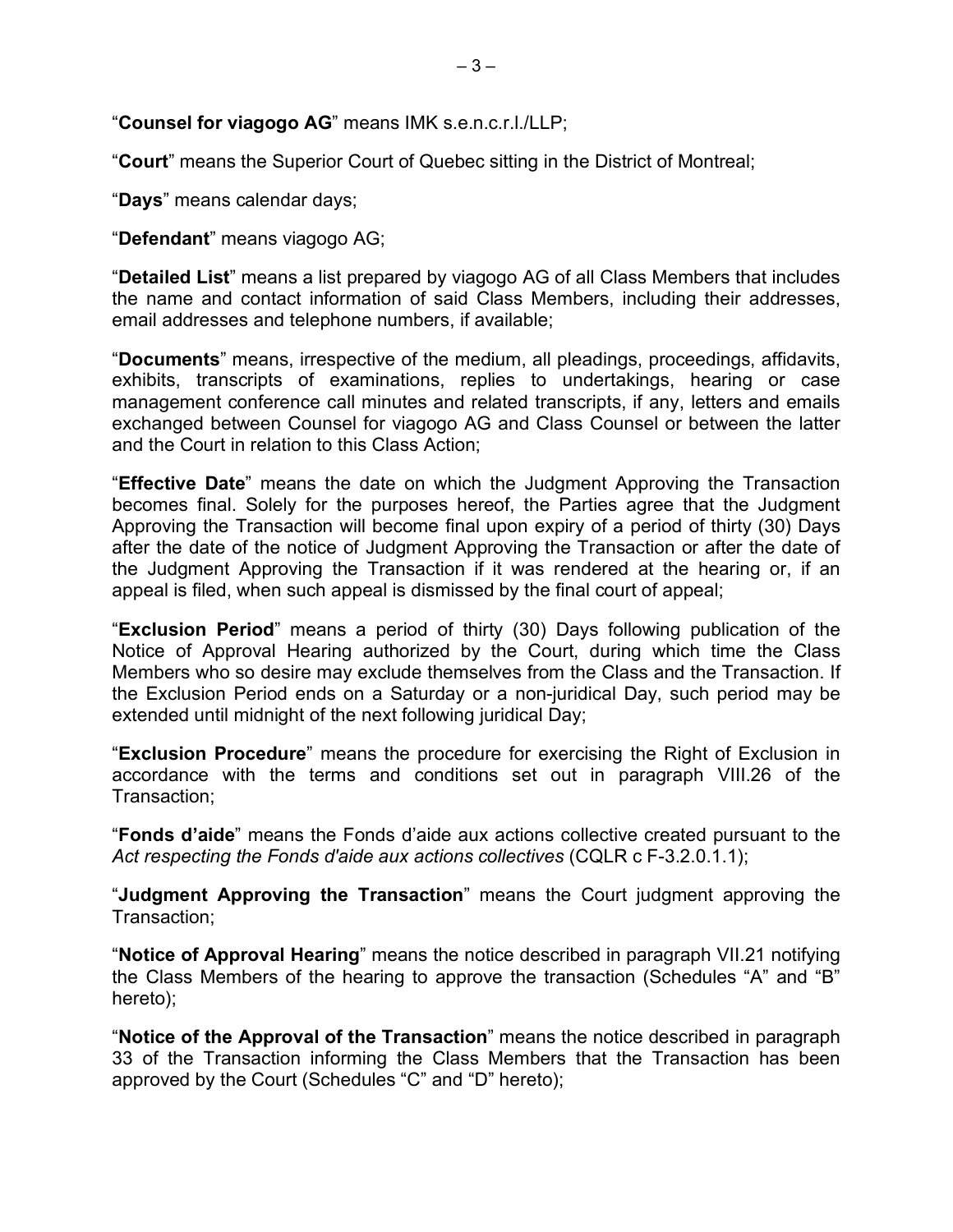"**Notice Program" or "Notice Programs**" means the plans approved by the Court for disseminating the Notice of Approval Hearing and the Notice of the Approval of the Transaction;

"**Objection**" means an objection by a Class Member to the Transaction made in the manner and within the time frame specified by the Court, or if none is specified by the Court, by applicable legislation, in accordance with Article 590 of the *Code of Civil Procedure*, based on the terms and conditions proposed in paragraph 31 of the Transaction;

"**Objection Form**" means the form made available to Members who wish to object to the Transaction (Schedules "E" and "F" hereto);

"**Parties to the Transaction**" or "**Parties**" means Plaintiff, as defined below, and viagogo AG;

"**Plaintiff**" means Steve Abihsira;

"**Right of Exclusion**" means the right of a Class Member to exclude himself or herself from the Transaction in accordance with the terms and conditions set out in paragraphs 25 to 27 of the Transaction;

"**Schedules**" means any and all of the documents that the Parties have attached to the Transaction and that are identified in paragraph 53 together with any other document that the Parties may attach hereto with the Court's approval;

"**Service Fees**" means a charge imposed by viagogo AG to the purchaser of a Ticket for the use of their online marketplace, including websites and mobile applications and associated services;

"**Ticket**" has the meaning defined in section 1d.1 of the *Consumer Protection Act*, c. P-40.1 ("**CPA**") as meaning any document or instrument that, on presentation, grants the ticket holder admission to a show, sporting event, cultural event, exhibition or any other kind of entertainment;

"**Transaction**" means this transaction agreement, including the Schedules and subsequent amendments thereto, together with any other subsequent agreement that the Parties may see fit to add hereto subject to the Court's approval;

## **III. SCOPE AND EXTENT OF THE TRANSACTION**

- 1. The preamble forms an integral part of the Transaction.
- 2. Through the Transaction, Plaintiff and viagogo AG wish to settle among themselves and on behalf of the Class Members any and all claims, allegations or causes of action of whatsoever nature arising directly or indirectly out of the facts alleged in the proceedings of the Class Action, the supporting exhibits or the Documents, in accordance with the terms and conditions of the Transaction.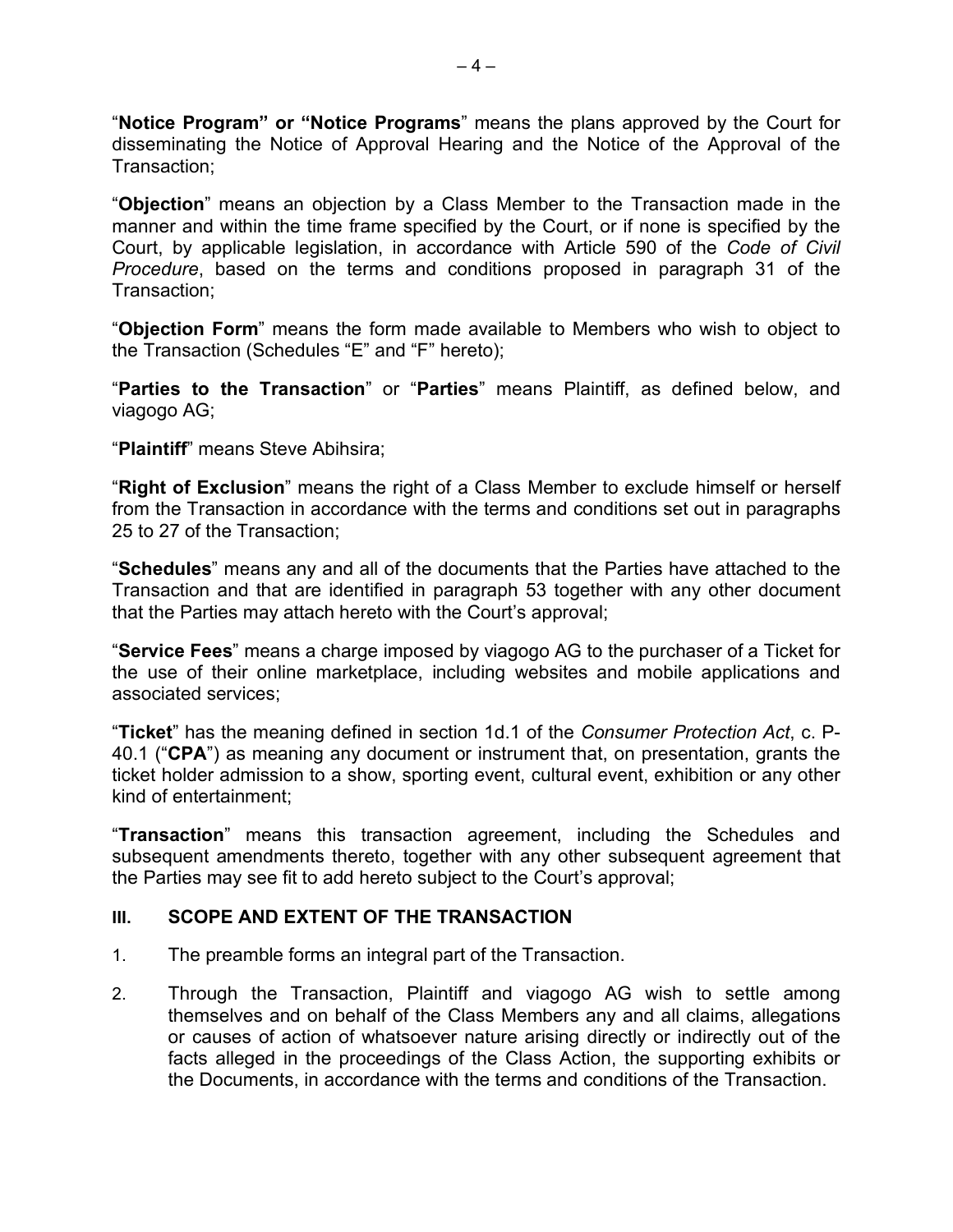- 3. The Transaction is conditional upon the Court approving it in its entirety, with the exception of 23 and 39 to 41 failing which the Transaction will be null and void and will not give rise to any right or obligation in favour of or against the Parties and the Class Members unless all Parties, acting in their sole discretion, agree to waive any variation of the Transaction that might be imposed by the Court.
- 4. The Plaintiff and viagogo AG undertake to cooperate and make and deploy all efforts and means necessary or useful to justify the Transaction and to support and demonstrate its fairness and reasonableness with a view to obtaining Court approval of the Transaction and to make joint representations to the Court in the hearings for the purposes of obtaining the Judgment Approving the Transaction and the Closing Judgment.
- 5. Whether or not this Transaction is terminated or approved, this Transaction and anything contained herein, and any and all negotiations, documents, discussions and proceedings associated with this Transaction, and any action taken to carry out this Transaction:
	- (a) shall not be deemed, construed or interpreted to be an admission of any violation of any statute or law, or of any wrongdoing or liability by viagogo AG, or of the truth of any of the claims or allegations contained in the Class Action or any other pleading filed by the Plaintiff;
	- (b) shall not be referred to, offered as evidence or received in evidence in any pending or future action or proceeding, except in a proceeding to approve or enforce this Transaction or to defend against the assertion of released claims, or as otherwise required by law.

## **IV. BUSINESS PRACTICE CHANGE**

- 6. Viagogo AG has agreed to implement a business practice change to their mobile and desktop on-line transaction process pursuant to which a ticket price announced to a Quebec Resident for an event located in Quebec at the first step of said process will be equal or higher than the price ultimately paid except for taxes and optional costs or services (paper tickets, delivery, etc.) ("all-in").
- 7. Viagogo AG implemented this business practice change on September 1, 2019.

## **V. REPARATION OF CLASS MEMBERS**

- 8. Each Class Member will receive a single lumpsum cash payment in the amount of CAD \$50.00.
- 9. Viagogo AG will transfer the amount of CAD \$19,400 (388 Class Members x \$50.00 each) to Class Counsel or to its agent, who, acting as claims administrator for the purposes of this Transaction, will send interac e-transfers to each Class Member to their email addresses as they appear on the Detailed List provided confidentially by viagogo AG to Class Counsel, within ten (10) days of the Judgement Approving the Transaction becoming final.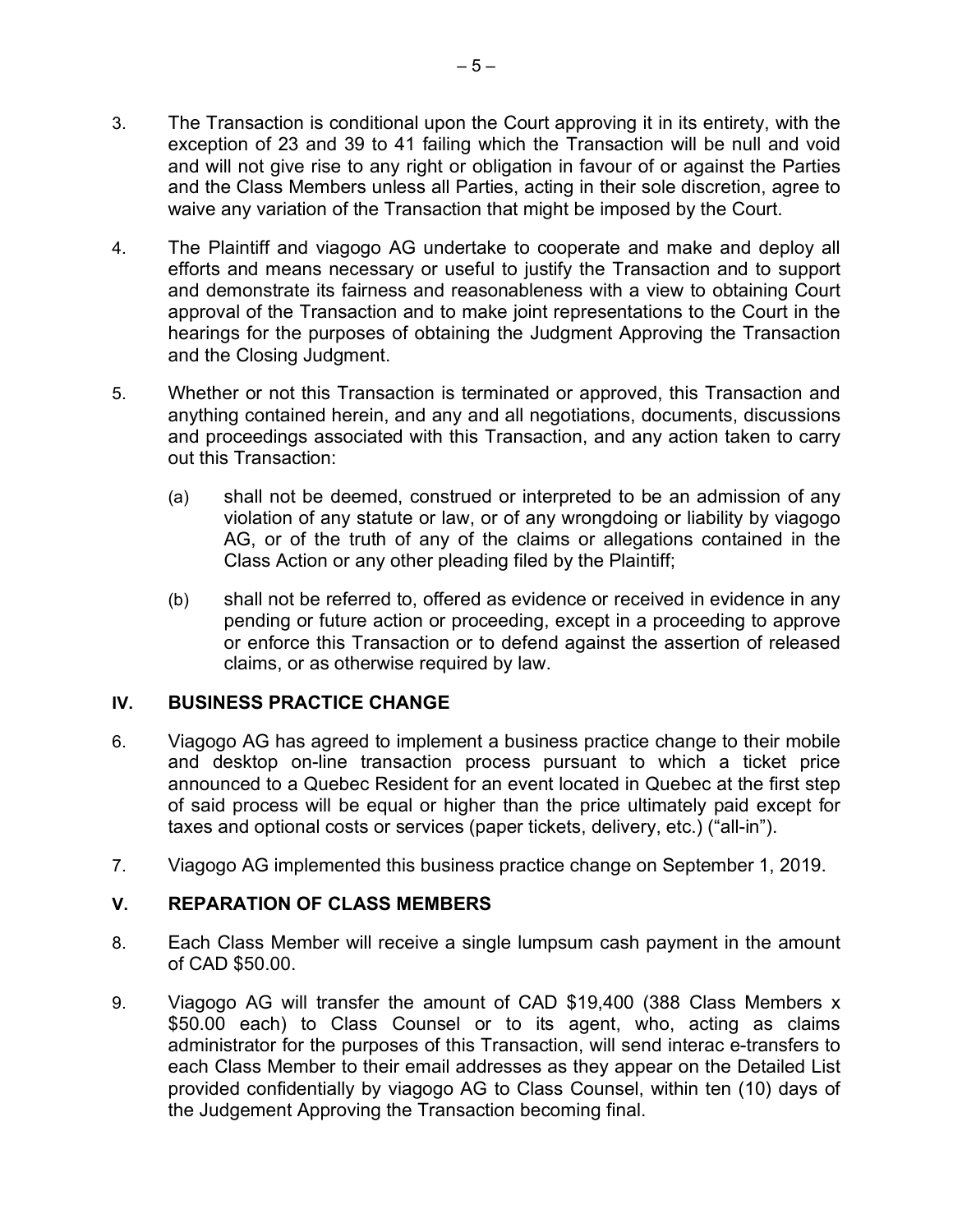- 10. In order to receive the CAD \$50.00 interac e-transfer payment, Class Members must have a valid and active bank account at a financial institution in Canada. A Class Member who does not have such a bank account must contact Class Counsel, within thirty (30) days after receiving the Notice of the Approval of the Transaction, who will then issue the payment by cheque via regular mail.
- 11. The parties agree that this Transaction provides for collective recovery and that any remaining balance under paragraph 9 shall be paid to the Fonds d'aide levy pursuant to the *Regulation respecting the percentage withheld by the Fonds d'aide aux actions collectives* (chapter F-3.2.0.1.1, r. 2). Any balance remaining thereafter shall be paid to a charity to be agreed upon by the Parties and approved by the Court. The Fonds d'aide shall not be entitled to any other payment whatsoever under the terms of this Transaction.

## **B. ADMINISTRATION**

- 12. Class Counsel or the agent it designates shall maintain records of all payments made to Class Members.
- 13. Class Counsel shall have the right to contact Class Members, only if needed, for the purpose of processing their payments only.
- 14. Class Counsel will maintain an English and French website containing documents relevant to this Transaction, including but not limited to the Notice Approving the Transaction, in both English and French; copies of the orders of the Court pertaining to the Transaction; a copy of this Transaction; a telephone number and addresses to contact Class Counsel by e-mail and mail. The cost of creating and maintaining this website will be paid by Class Counsel.
- 15. The administration costs associated to issuing the payments to Class Members shall be borne by Class Counsel and are contemplated in the total amount being paid as Class Counsel Fees as provided for at paragraph 39.

# **VI. NO REMAINING BALANCE AFTER IMPLEMENTATION**

- 16. The Parties agree that the Transaction is subject to the *Act respecting the Fonds d'aide aux actions collectives*, C.Q.L.R., c. F-3.2.0.1.1, the *Regulation respecting the percentage withheld by the Fonds d'aide aux actions collectives*, C.Q.L.R., c. F-3.2.0.1.1, r. 2 and the *Code of Civil Procedure*, C.Q.L.R. c. C-25.01.
- 17. After the Transaction has been implemented and executed, there shall be no surplus amount remaining for remittance, reparation or compensation to any Class Members or any private or public third party and there shall be no benefit to Class Members or Class Counsel other than in accordance with the Transaction and what is expressly provided for at paragraph 11.

# **VII. PROCEDURE FOR PRE-APPROVAL OF THE TRANSACTION**

18. Class Counsel will file with the Court an Application for Approval of the Notice of Approval Hearing intended for Class Members.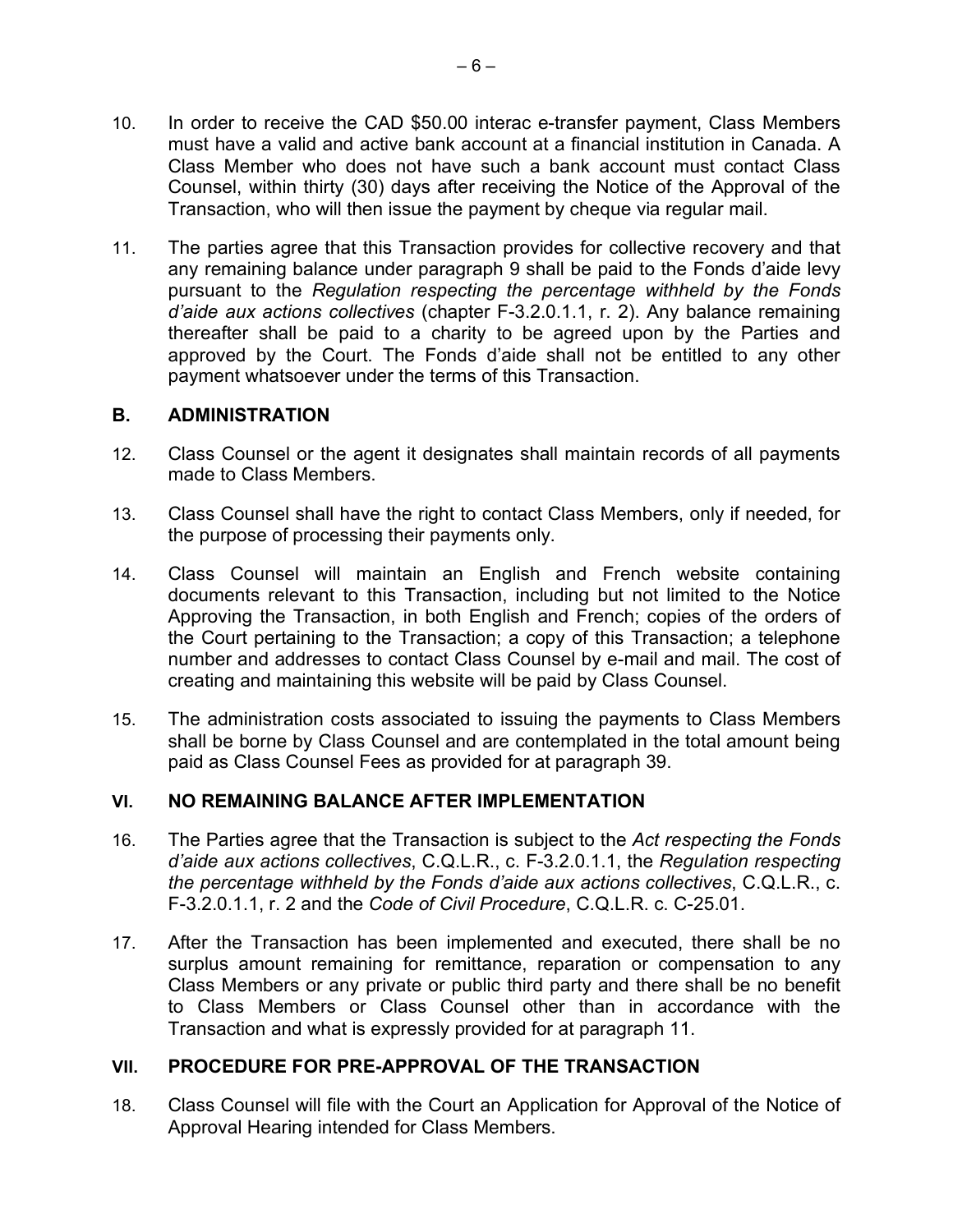- 19. At the hearing of the Application for Approval of the Notice of Approval Hearing, Class Counsel and Counsel for viagogo AG will make joint representations to the Court with a view to obtaining a judgment authorizing publication of the Notice of Approval Hearing.
- 20. The Parties acknowledge that the Court may amend the wording and the terms for the dissemination and publication of the Notice of Approval Hearing, which will not be grounds for nullity or termination of the Transaction, unless such amendments entail a substantive change to the terms and conditions of the Transaction.
- 21. The Notice of Approval Hearing will indicate, in particular, the following:
	- (a) The existence and authorization of the Class Action and the definition of the Class;
	- (b) The fact that the Transaction has taken place and will be submitted to the Court for approval, specifying the date, time and place of the Approval Hearing;
	- (c) The nature of the Transaction, the method of execution chosen and the procedure to be followed by Class Members to be eligible for reparation;
	- (d) The right of the Class Members to be heard before the Court in regard to the Transaction and that they may make representations before the Court regarding the Transaction;
	- (e) The existence of the Right of Exclusion and the Exclusion Procedure;
	- (f) The fact that the Notice of Approval Hearing and the Notice of the Approval of the Transaction will be the only notices that the Class Members will receive in regard to the Transaction;
- 22. The Notice of Approval Hearing will be published and disseminated in the following manner:
	- (a) within fifteen (15) Days following the judgment approving the Notice of Approval Hearing, viagogo AG will send the Notice of Approval Hearing to all Class Member via email, to their last email address on file;
	- (b) within seven (7) Days following the judgment approving the Notice of Approval Hearing, Class Counsel will post an electronic version of the Transaction and Schedules "A", "B", "E" and "F" on its bilingual website (https://lpclex.com/viagogo/) in accordance with the conditions of the Transaction, the whole at the expense of Class Counsel;
- 23. Should the Court refuse to grant the Application for Approval of the Notice of Approval Hearing or refuse to authorize the publication of the Notice of Approval Hearing unless substantive changes to the terms and conditions of the Transaction are made or changes to the Notice of Approval Hearing that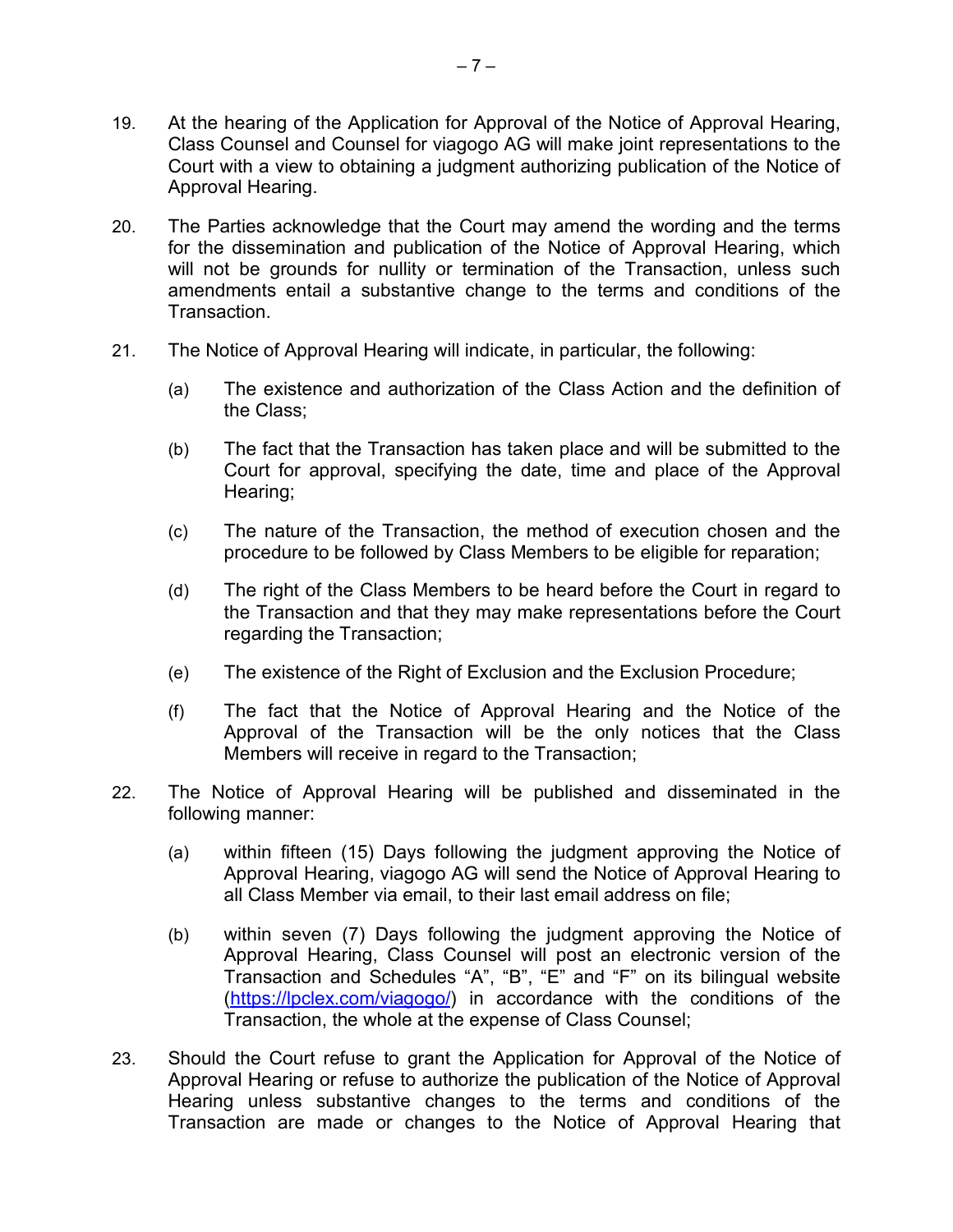substantially increase its cost are made or any other changes that have an impact on the implementation and execution of the Transaction, the Transaction will be null and void and will not give rise to any right or obligation in favour of or against the Parties.

## **VIII. EXCLUSION FROM THE TRANSACTION**

- 24. Class Members have the right to exclude themselves from the Transaction.
- 25. Exercise of the Right of Exclusion by a Class Member entails the loss of the right to benefit from the Transaction and the loss of the status of Class Member.
- 26. A Class Member wishing to exercise his or her Right of Exclusion must, before the expiry of the Exclusion Period, send, by mail (ideally registered or certified for proof of reception) addressed to the clerk of the Superior Court of Quebec, a written Request for Exclusion duly signed by the Class Member containing the following information:
	- (a) The Court and Court docket number of the Class Action (500-06-000754- 156);
	- (b) The name and contact information of the Class Member who is exercising his or her Right of Exclusion;
	- (c) The email address that was used to purchase a Ticket;
	- (d) A declaration that the Class Member is a consumer who purchased the Ticket while being physically located in Quebec;
	- (e) The Request for Exclusion must be conveyed before the expiry of the Exclusion Period to the following address:

Greffe de la Cour supérieure du Québec **PALAIS DE JUSTICE DE MONTREAL** 1 Notre-Dame Street East Room 1.120 Montreal, Quebec, H2Y 1B5

## **Reference: Abihsira v. Viagogo AG Class Action – 500-06-000754-156**

With a copy to Class Counsel by mail or email:

**LPC Avocats MTRE JOEY ZUKRAN** 276, rue Saint-Jacques, Suite 801 Montreal, Quebec, H2Y 1N3 jzukran@lpclex.com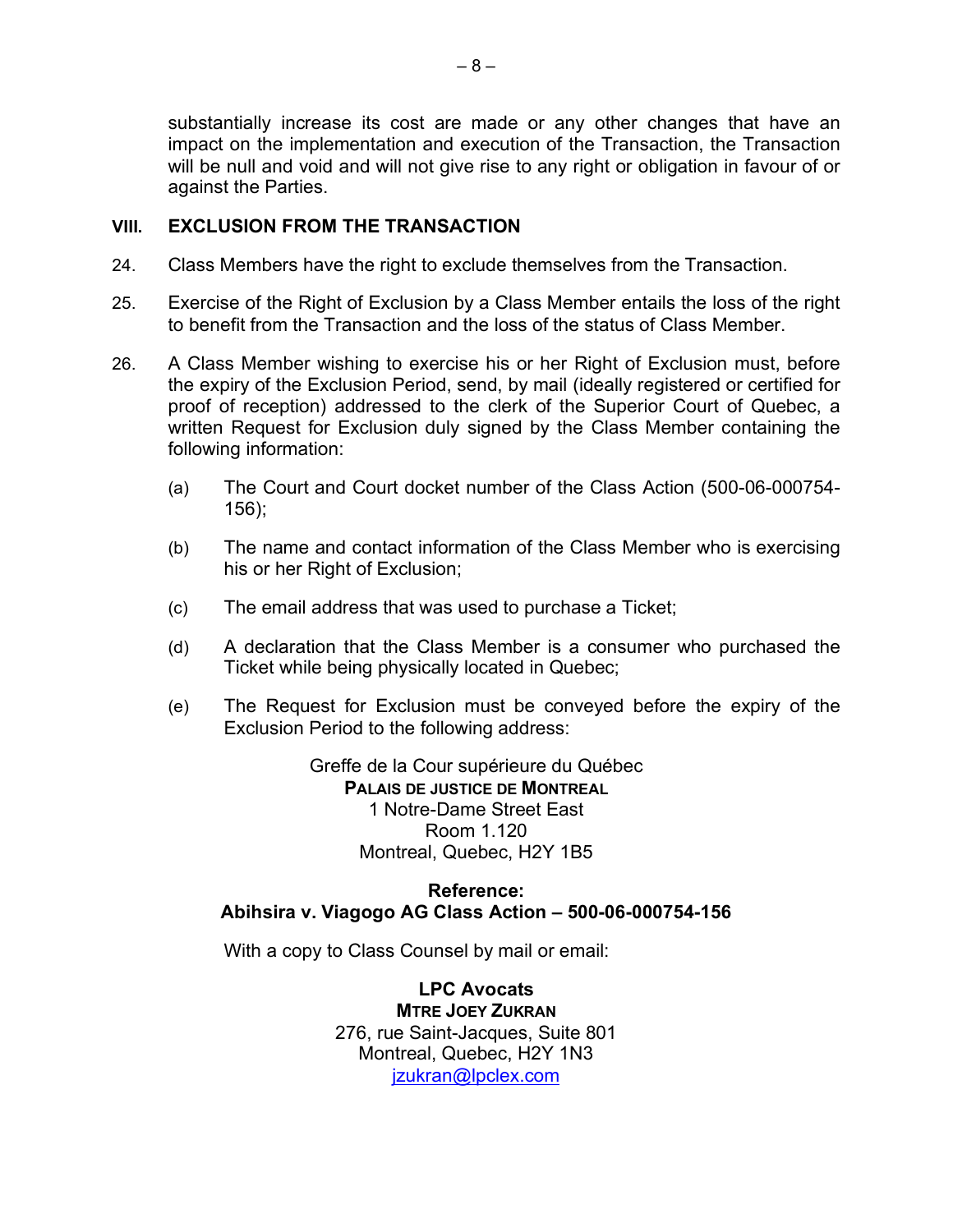27. Class Members who have not exercised the Right of Exclusion according to the Exclusion Procedure before the expiry of the Exclusion Period will be irrevocably deemed to have chosen to participate in the Transaction and will be bound by the terms of the Transaction following its approval by the Court and by all judgments or orders subsequently issued by the Court, if any.

# **IX. PROCEDURE FOR APPROVAL OF THE TRANSACTION**

- 28. After publication of the Notice of Approval Hearing, Class Counsel will file with the Court an Application for Approval of the Transaction for the purpose of proceeding to the Approval Hearing.
- 29. The Application for Approval Hearing will be served by Class Counsel on the Fonds d'aide in accordance with the provisions of the *Code of Civil Procedure*, the *Act respecting the Fonds d'aide aux actions collectives* and the *Regulation of the Superior Court in civil matters* in sufficient time before the Approval Hearing.
- 30. At the Approval Hearing, Class Counsel and Counsel for viagogo AG will make joint representations before the Court to obtain the Judgment Approving the Transaction, the purpose of which is to approve the Transaction.
- 31. Class Members who so wish may raise an Objection before the Court at the Approval Hearing. In this regard, Class Members who wish to raise an Objection are required to inform Class Counsel and Counsel for viagogo AG in writing of the reasons for their Objection at least five (5) Days before the Approval Hearing, by communicating a document containing the following information:
	- (a) The Court and Court docket number of the class action (500-06-000754- 156);
	- (b) The name and contact information of the Class Member who is raising an Objection;
	- (c) The email address that was used to purchase a Ticket;
	- (d) A declaration that the Class Member is a consumer who purchased the Ticket while being physically located in Quebec;
	- (e) A brief description of the reasons for the Group Member's Objection;
	- (f) The Request for Exclusion must be conveyed before the expiry of the Exclusion Period to the addresses mentioned in paragraph 26e) of the Transaction;
	- (g) Class Members who wish to raise an Objection may use the Objection Form (Schedule "E" – *Formulaire d'objection* and Schedule "F" – *Objection Form*) to formulate their Objection, but are not bound to do so.
- 32. The Parties acknowledge that the Court may amend the wording and the terms for the dissemination and publication of the Notice of the Approval of the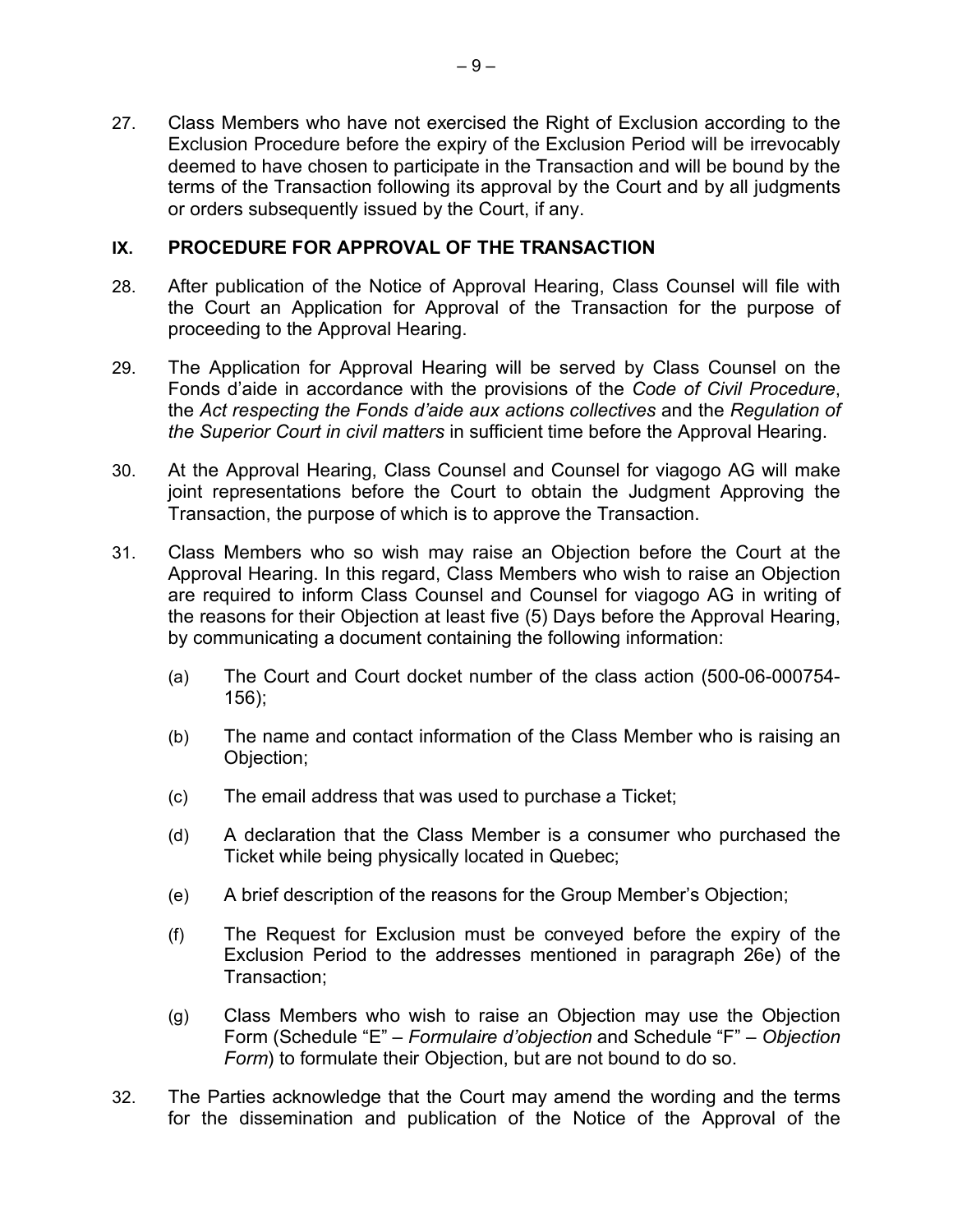Transaction, which will not be grounds for nullity or termination of the Transaction, unless such amendments entail a substantive change to the terms and conditions of the Transaction.

- 33. The Notice of Approval of the Transaction will indicate, in particular, the following:
	- (a) The fact that the Court has approved the Transaction;
	- (b) The nature of the Transaction, the method of execution approved and the procedure to be followed by Members to be eligible for reparation; and
	- (c) Anyone who thinks that they are entitled to reparation as a result of the Transaction but did not receive the Notice of Approval of the Transaction (because they have since changed their email address) may send an email to Class Counsel (JZUKRAN@LPCLEX.COM) within two (2) months after the Notice of Approval of the Transaction is sent. In that email, they must provide their new email address and the previous email address that they used to purchase a Ticket from viagogo AG which they believe is entitled to the reparation. This is the email address they used to purchase a Ticket during the Class Period. Class Counsel will then contact Counsel for viagogo AG, who must reply within ten (10) days, to verify whether said Class Member is entitled to the reparation and will then contact the Class Member within ten (10) days to confirm whether the reparation will be sent to them.
- 34. The Notice of Approval of the Transaction will be published and disseminated in the following manner:
	- (a) within ten (10) Days following the Judgment Approving the Transaction, viagogo AG will send the Notice of Approval of the Transaction to all Class Members to their last email address on file, in accordance with Schedule "C" – *Avis d'Approbation de la Transaction* and Schedule "D" – *Notice of Approval of the Transaction*;
	- (b) within five (5) Days following the judgment approving the Notice of Approval Hearing, Class Counsel will post an electronic version of the Transaction and Schedules "C" and "D" on its bilingual website (https://lpclex.com/viagogo/) in accordance with the conditions of the Transaction, the whole at the expense of Class Counsel;
- 35. Class Members who have changed their email address since purchasing a Ticket (and who may have not receive the Notice of Approval of the Transaction) may benefit from the reparation even though their email address is unknown on the date of the judgment approving the Transaction, the Parties agreeing to the following:
	- (a) such Class Members will not receive the Notice of Approval of the Transaction as their email address remains unknown;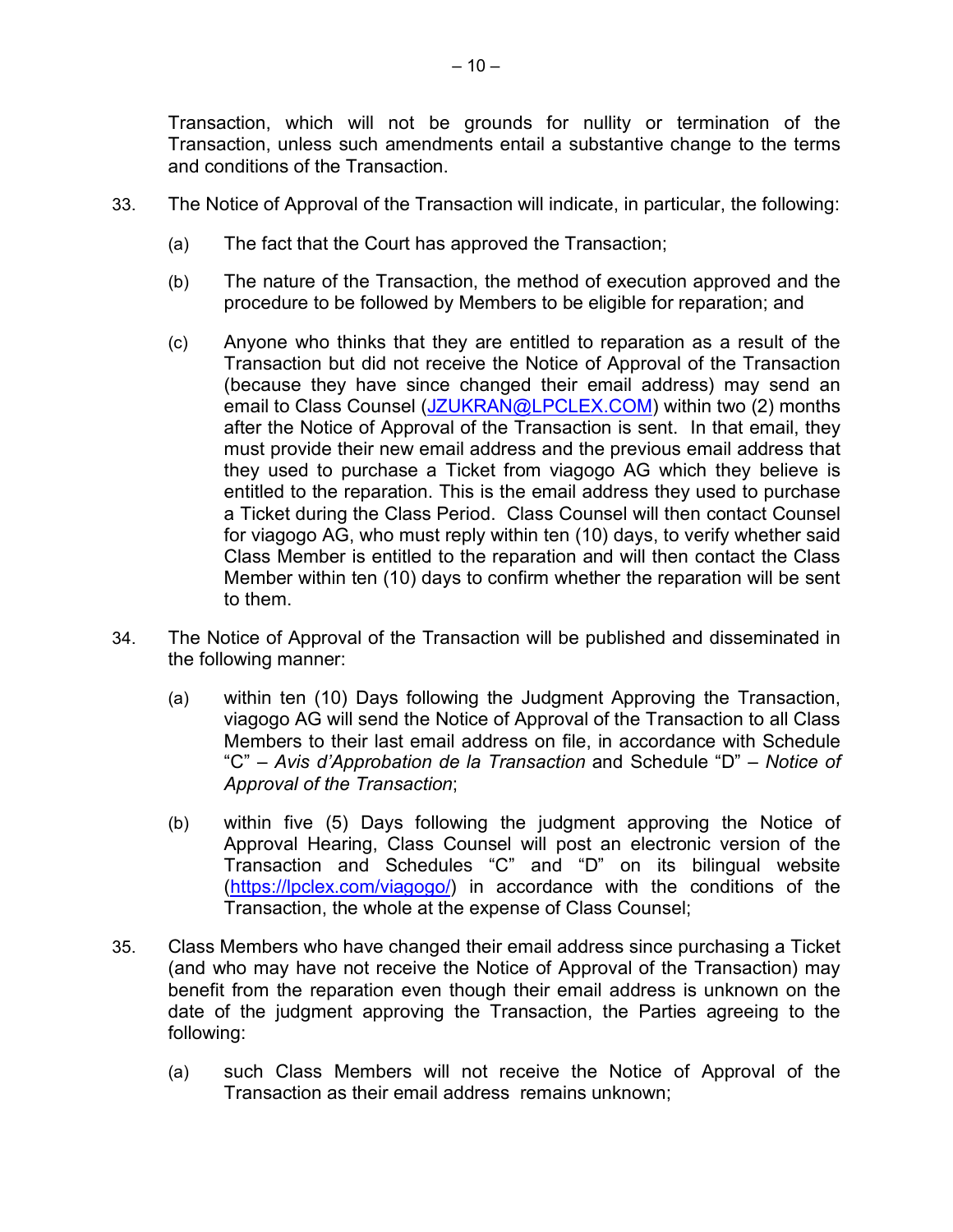- (b) some of these Class Members may have knowledge of the Transaction and will contact Class Counsel pursuant to paragraph 33(c) to identify themselves and request their reparation;
- (c) Class Counsel shall diligently contact Counsel for viagogo AG who will have ten (10) days to confirm whether the Class Member's name appears or not on the Detailed List;
- (d) this process shall be in force during two (2) months running from the date of the Notice of Approval of the Transaction, and shall cease when this period expires.
- 36. The Notice of Approval Hearing and the Notice of Approval of the Transaction will be the only notices the Class Members will receive in regard to the Transaction, no notice will be published or disseminated to the Class Members further to the Closing Judgment, the whole notwithstanding Article 591 of the *Code of Civil Procedure*.
- 37. Within fifteen (15) Days following the Effective Date, viagogo AG will send the Detailed List to Class Counsel and, if applicable, to its agent for the purposes of processing the interac e-transfer payments and cheques destined for the Class Members.
- 38. Should the Court refuse to grant the Application for Approval of the Transaction or refuse to approve the Transaction in whole or in part, the Transaction will be null and void and will not give rise to any right or obligation in favour of or against the Parties.

## **X. FEES, ADMINISTRATION COSTS AND DISBURSEMENTS OF CLASS COUNSEL**

- 39. Subject to Court approval, viagogo AG agrees to pay a "lumpsum payment" to Class Counsel in the amount of CAD \$25,000 plus GST & QST as a full and final payment towards any and all claimable Class Counsel judicial and extra-judicial fees, fees for translation of certain Documents in order to serve viagogo AG in Switzerland pursuant to the *Hague Convention (1965) on the Service Abroad of Judicial and Extrajudicial Documents in Civil or Commercial Matters*, expert fees, costs and disbursements. This lumpsum payment also includes any amounts that Class Counsel may pay to its agent to distribute the reparation to Class Members (including banking fees to send interac e-transfers or postage fees to issue cheques), to the exoneration of viagogo AG.
- 40. Viagogo AG shall pay the lumpsum payment to Class Counsel within ten (10) Days of the Judgment Approving the Transaction becoming final.
- 41. In consideration of the lumpsum payment to Class Counsel, Class Counsel will not, directly or indirectly, claim from viagogo AG or the Class Members any other fees, costs or disbursements of any kind or based on any source.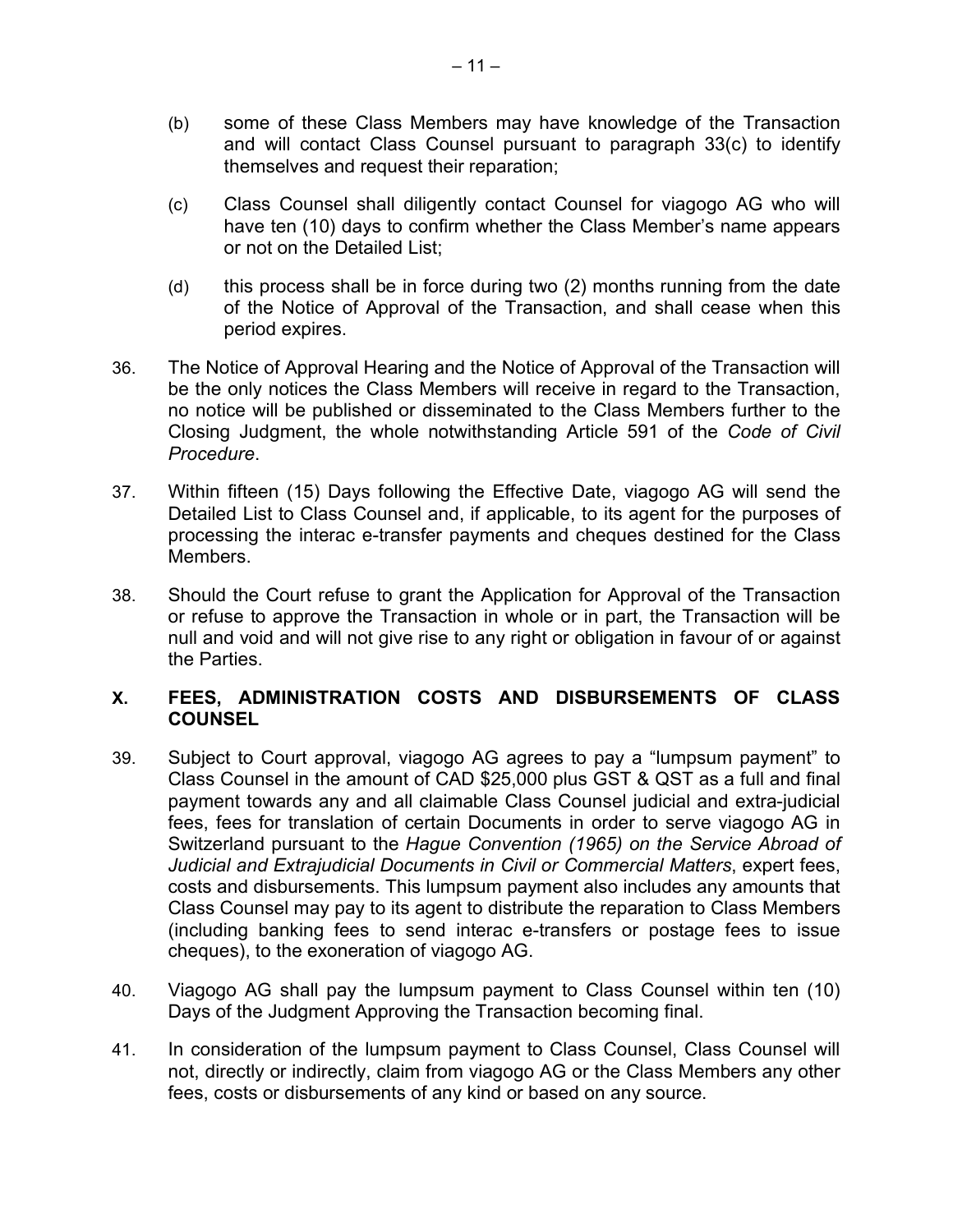## **XI. RENDERING OF ACCOUNT AND CLOSING JUDGMENT**

- 42. Class Counsel will render account of the implementation and execution the Transaction within eight (8) months following the Judgement Approving the Transaction becoming final.
- 43. In this regard, Class Counsel will send and indicate the following information to the Court and viagogo AG, in an appropriate form, attesting to the accuracy and truth of the facts set out therein:
	- (a) The fact that the Transaction has been duly implemented and executed;
	- (b) The number of Class Members that received reparation in accordance with the terms and conditions of the Transaction;
	- (c) The balance remaining from the collective recovery, if any.
	- (d) The fact that the Notice of the Approval of the Transaction has been communicated to Class Members in accordance with the terms and conditions set out in paragraph 34 of the Transaction;
	- (e) The date of the remittance of the lumpsum payment to Class Counsel in accordance with the terms and conditions set out in paragraphs 39 to 41 of the Transaction.
- 44. Within thirty (30) Days following: (1) the rendering of account by Class Counsel; or, if applicable (2) payments to the Fonds d'aide and to a charity pursuant to paragraph 11, whichever is later, Counsel for viagogo AG will file with the Court an Application to obtain the Closing Judgment in order to secure approval of the proper implementation and execution of the Transaction;
- 45. The said Application to obtain the Closing Judgment will be served on Class Counsel and the Fonds d'aide at least five (5) Days before it is presented before the Court.

## **XII. RELEASE AND DISCHARGE AND CONSIDERATION OF THE PLAINTIFF**

46. On the date of the Closing Judgment, and following the performance of all of viagogo AG's obligations arising from the Transaction, Plaintiff, in his own name and on behalf of the Class Members who have not exercised the Right of Exclusion, and on behalf of their agents, mandataries, representatives, heirs, successors and assigns, if any, under the Transaction gives a full, general, irrevocable and final release and discharge to viagogo AG and Counsel viagogo AG, affiliates, related entities, subsidiaries, and their respective mandataries, agents, representatives, partners, insurers, reinsurers, shareholders, employees, officers, directors, professionals, staff, successors and assigns, for any past or current claim, suit or cause of action of any kind whatsoever, including experts' fees, disbursements judicial fees, solicitor-clients fees, and legal fees, that the Plaintiff and the Class Members had, have or may have, directly or indirectly, arising out of any of the facts or causes of action alleged in any of the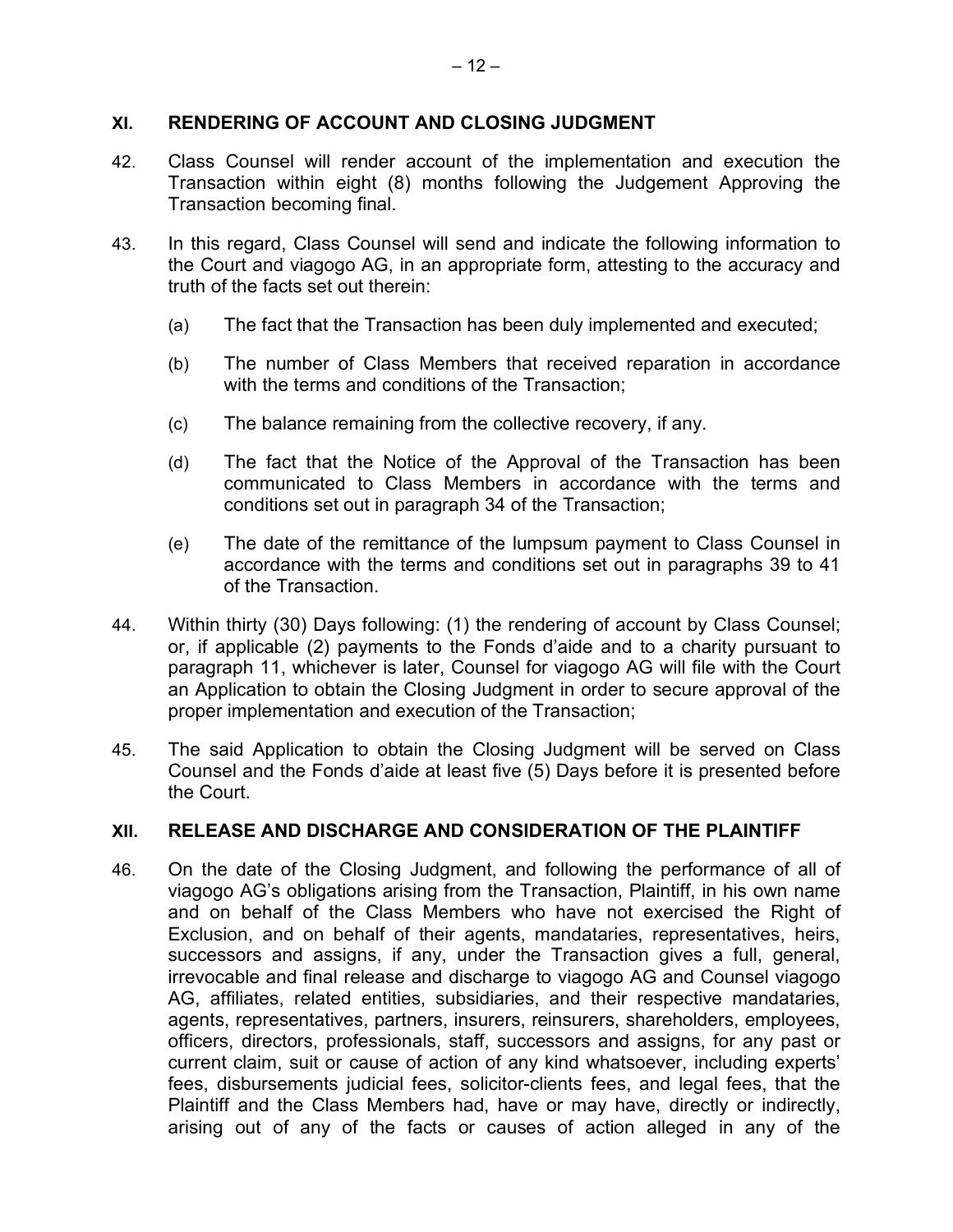proceedings relating to the Class Action, the supporting exhibits or the Documents. Viagogo AG shall be deemed to have released and forever discharged the Plaintiff and Class Counsel, for all claims arising out of or relating to the institution, prosecution and resolution of the Class Action, except to enforce terms and conditions contained in this Transaction.

- 47. No provision of the Transaction will constitute or be deemed to constitute or be construed as constituting a waiver by viagogo AG of any right or defence against any claim, suit or cause of action of a Class Member who has exercised the Right of Exclusion or a waiver by viagogo AG of any right or defence in contesting the Class Action should the Transaction not be approved by the Court or otherwise become null and void owing to the application of any of the provisions of the Transaction.
- 48. No provision of the Transaction will constitute or be deemed to constitute or be construed as constituting a waiver by Plaintiff and the Class Members of any right, claim, suit or cause of action against viagogo AG should the Transaction not be approved by the Court or otherwise become null and void owing to the application of any of the provisions of the Transaction.
- 49. None of the obligations, of whatever kind, assumed by viagogo AG and Counsel for viagogo AG in executing the Transaction nor the consent of viagogo AG to the Transaction taking place or to the Court issuing the Judgment Approving the Transaction or the Closing Judgment, shall constitute in any manner an admission of liability by viagogo AG.

#### **XIII. TERMINATION**

- 50. In the event that:
	- (a) the Court declines to approve this Transaction or any material part hereof;
	- (b) the Judgment Approving the Transaction is appealed from;
	- (c) the number of Members who exercise their Rights of Exclusion exceeds 50;
	- (d) any orders approving this Transaction made by the Court do not become final orders;
	- (e) a claim by a third party for recognition of a remaining balance is filed into the court record (other than the amount provided for at paragraph 11); or
	- (f) a court recognizes the existence of a remaining balance (other than the amount provided for at paragraph 11);

this Transaction shall be terminated and, except as provided for in paragraph 51, it shall be null and void and have no further force or effect, shall not be binding on the Parties, and shall not be used as evidence or otherwise in any litigation.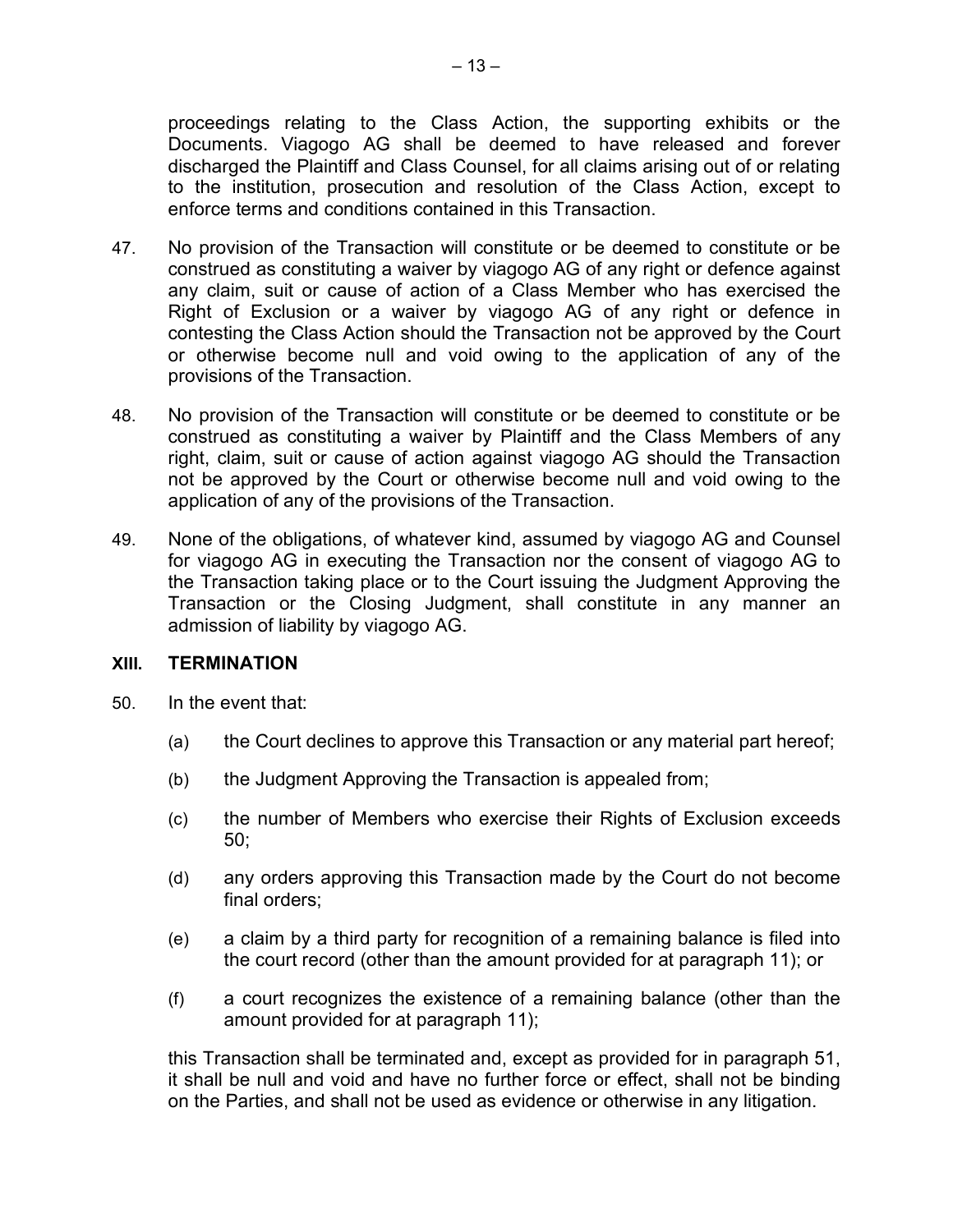- 51. If this Transaction is terminated:
	- (a) the Parties shall return to their state prior to the execution of this Transaction;
	- (b) any and all orders authorizing the Class Action on the basis of this Transaction shall be set aside and declared null and void and of no force or effect, and all Persons shall be estopped from asserting otherwise;
	- (c) within ten (10) Days of such termination having occurred, Class Counsel shall destroy all documents or other materials provided by viagogo AG or containing or reflecting information derived from such documents or other materials received from viagogo AG and, to the extent Class Counsel has disclosed any documents or information provided by viaogogo AG to any other person, shall recover and destroy such documents or information. Class Counsel shall provide viagogo AG with a written confirmation of such destruction upon request.
- 52. If this Transaction is terminated the provisions of Section II (Definitions) shall survive the termination and continue in full force and effect. The Definitions shall survive only for the limited purpose of the interpretation and implementation of paragraph 38 within the meaning of this Transaction, but for no other purposes. All other provisions of this Transaction and all other obligations pursuant to this Transaction shall cease to have effect immediately.

## **XIV. SCHEDULES**

- 53. The following Schedules form an integral part of the Transaction and are incorporated therein as if they were recited at length therein:
	- (a) Schedule "A": Avis d'audience d'approbation de la Transaction;
	- (b) Schedule "B": Notice of Approval Hearing;
	- (c) Schedule "C": Avis d'Approbation de la Transaction;
	- (d) Schedule "D": Notice of Approval of the Transaction;
	- (e) Schedule "E": Formulaire d'objection;
	- (f) Schedule "F": Objection Form;

#### **XV. FINAL PROVISIONS**

- 54. The Transaction and the Schedules hereto constitute the full and entire Transaction between the Parties.
- 55. The Transaction and the Schedules hereto supersede all prior and contemporaneous understandings, undertakings, negotiations, representations, promises, agreements and agreements in principle in connection herewith. None of the Parties will be bound by any prior obligations, conditions or representations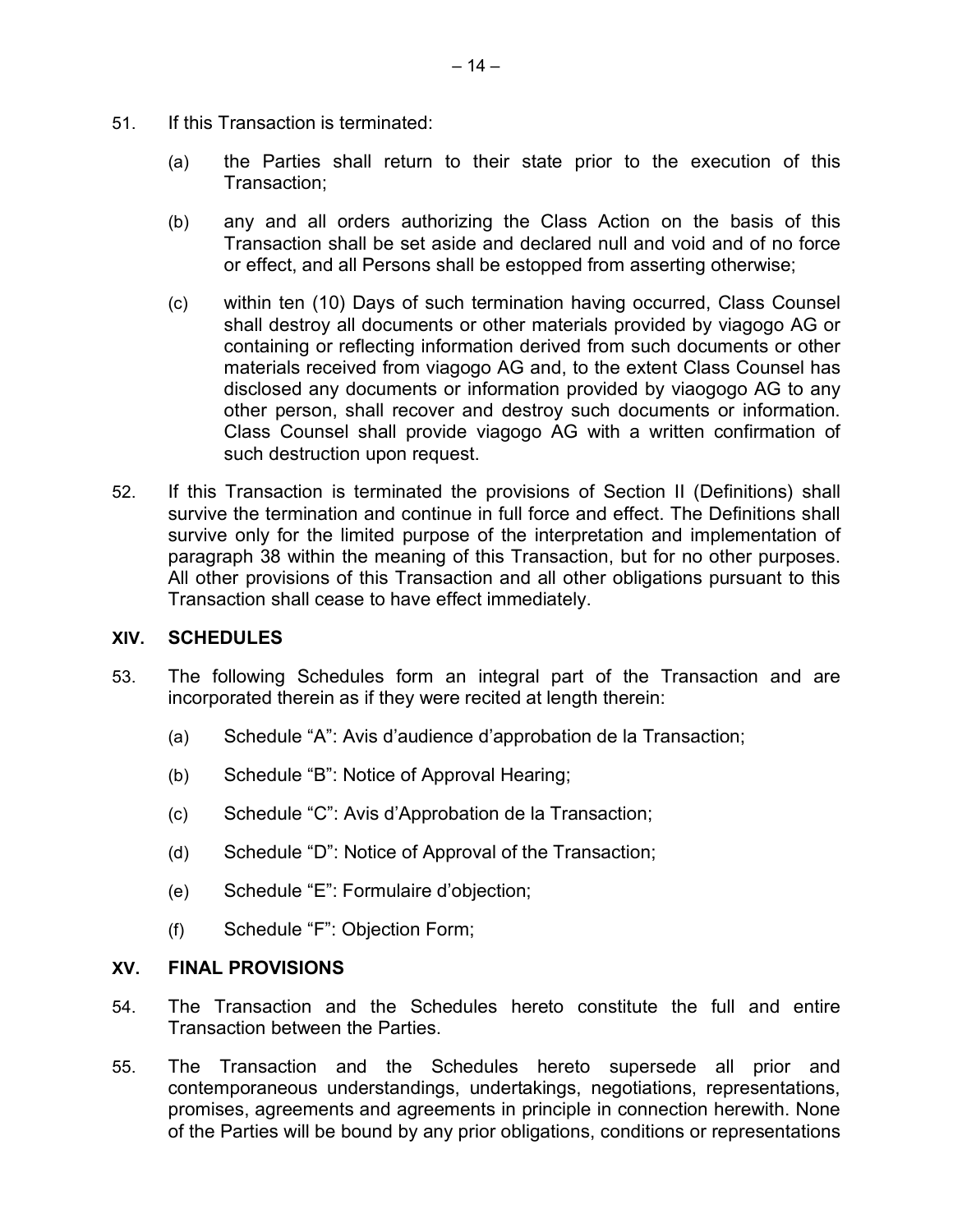with respect to the subject matter of this Transaction, unless expressly incorporated herein.

- 56. The Transaction constitutes the full and final settlement of any dispute between the Parties and the Group Members concerning the Class Action and constitutes a transaction within the meaning of Articles 2631 and following of the *Civil Code of Québec*.
- 57. The Transaction will not be considered to constitute an admission or acknowledgment by any of the Parties of the validity of any right, claim or defence.
- 58. The purpose of the Transaction is to settle the Class Action and must be considered as an inseparable and indivisible whole, and each and every one of its provisions is intrinsically related to and dependent on the others.
- 59. The Court has exclusive jurisdiction regarding the implementation, execution, interpretation, management and application of the Transaction and its Schedules, and any litigation that may arise therefrom. The Transaction and its Schedules will be governed and construed in accordance with the laws in force in the Province of Quebec and the Parties submit to the exclusive jurisdiction of the Superior Court of Quebec in this regard;
- 60. In the event of a discrepancy between the wording of the notices to Class Members and the Transaction, the wording of the Transaction will take precedence.
- 61. All costs associated with the implementation and execution of the Transaction that have not been specifically provided for by the Transaction, if any, will be borne by the party that has incurred them and their reimbursement may not be claimed from any other party.
- 62. To the extent that any provision or term of this Transaction provides for the consent, agreement or approval of the Plaintiff or Class Members, the Parties or Class Counsel, the Plaintiff acknowledges and agrees that Class Counsel is authorized to give such consent, agreement or approval and that the Plaintiff and Class Members will be bound by such consent, agreement or approval.
- 63. The Parties have expressly agreed that this Transaction and documents ancillary thereto be drafted in the English language. *Les Parties ont expressément convenu que la présente Transaction et les documents y afférents soient rédigés en langue anglaise.*
- 64. Any communication to a party with respect to the implementation and execution of the Transaction will be in writing, by mail, fax, messenger or email and will be addressed as follows: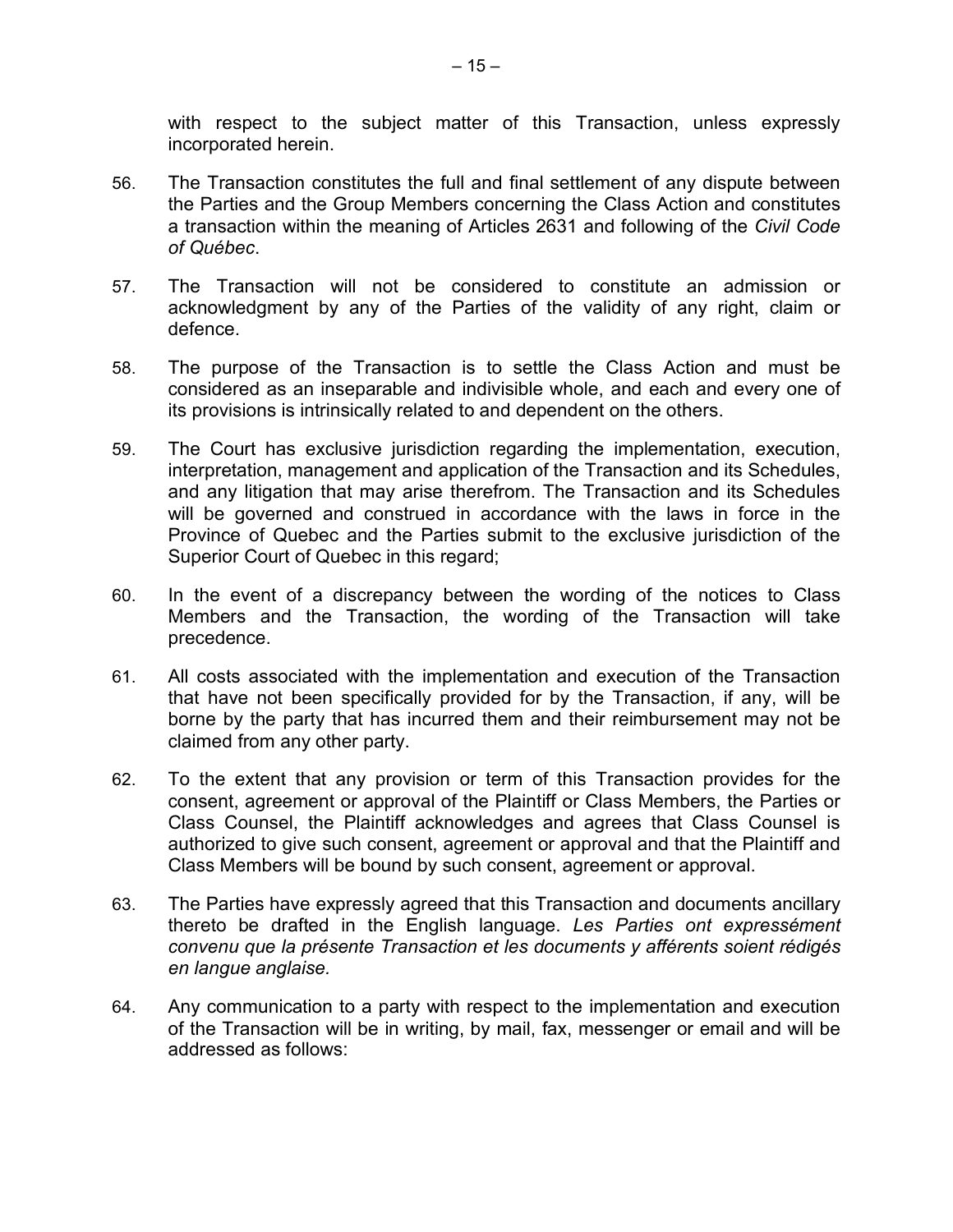To the attention of the Plaintiff, the Class or Class Counsel:

Mtre Joey Zukran LPC Avocats 276, rue Saint-Jacques, Suite 801 Montreal, Quebec, H2Y 1N3 Telephone: 514.379.1572 / Fax: 514.221.4441 Email: JZUKRAN@LPCLEX.COM

To the attention of viagogo AG and Counsel for viagogo AG:

viagogo AG Rue du Commerce 4, 1204 Geneva, **Switzerland** 

And

Mtre Doug Mitchell Mtre Jean-Michel Boudreau IMK LLP Place Alexis Nihon | Tower 2 3500 De Maisonneuve Boulevard West Suite 1400 Montréal, Québec H3Z 3C1 Telephone: 514.935.4460 / Fax: 514.935.2999 Emails: dmitchell@imk.ca imboudreau@imk.ca

# **IN WITNESS WHEREOF, THE PLAINTIFF, STEVE ABIHSIRA AND VIAGOGO AG AND THEIR RESPECTIVE COUNSEL HAVE SIGNED:**

Signed this September 30, 2020, in Montreal

マ

**STEVE ABIHSIRA Let us a later of the CPC** AVOCAT INC. Per: Mtre Joey Zukran Class Counsel and Counsel for **Steve Abihsira**